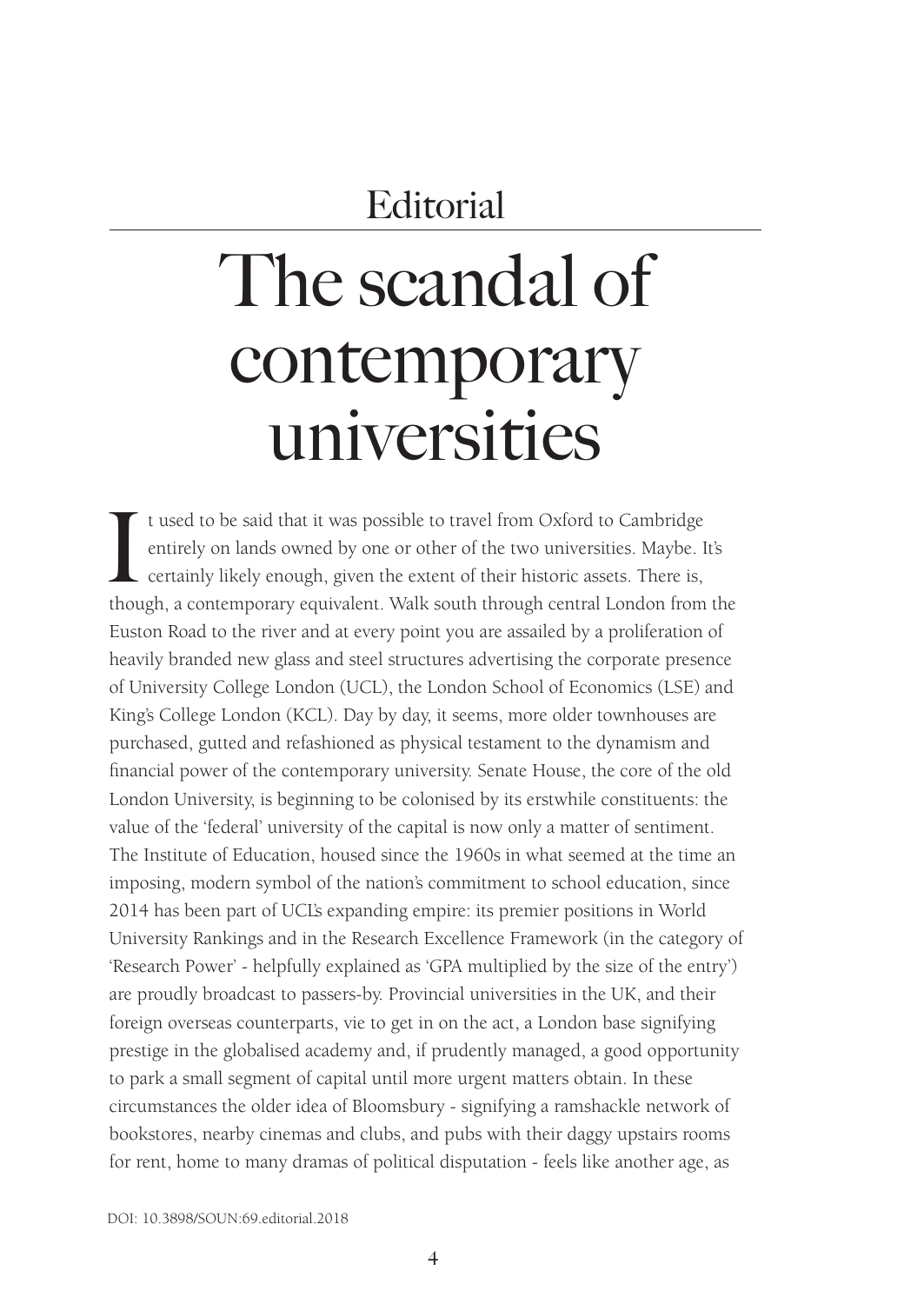relevant to the imperatives of contemporary university life as the inconspicuous blue plaques commemorating previous generations of the neighbourhood's luminaries.

The financial means by which this capital acceleration has occurred are far from transparent. Specialised knowledge on such matters remains the preserve of the new species of university CEOs, property investors and hedge-fund managers, which no institution of higher education can afford to ignore - and this specialism and its technicalities are themselves integral to the mystery by which they proceed. However, some basics are clear. First, as in so many other departments of British life, the speculative boom in university spending has been driven, at least in the capital and in the south-east, by the property market. Even if university managers in central London had sat still and done nothing - there's a thought - their assets would have risen enormously. But how tempting to make a killing when the times were good, and to be able to adorn the new university prospectus with inviting, glossy images of student life. Second, elaborate systems of borrowing huge sums of capital against the future - 'private placements' - have tied the fortunes of universities into the global financial markets. Third, the imposition of student fees provided a windfall: while real incomes in the universities have dropped since 2008 (for the majority, that is), the huge new tranche of money coming in from the students could be diverted where it could most easily generate new capital: in expanding property portfolios. And fourth, relatively 'incidental' income streams have fortuitously appeared, such as the selling off of student accommodation to private investors, a significant number of whom (it has been revealed) operate as off-shore financial companies, free from the reach of the British state.

This is to emphasise, simply, that the financialisation of the universities in the past decade or so represents a defining element in the organisation of higher education. Nowhere was this more evident than in the state selling off the student debt to private investors, reducing personal investments in tertiary education to the status of junk bonds. Ideologues in central government and amongst the makers of public opinion, as well as some managers within the universities themselves, have laboured to make all this happen. They are not shy about what they do, and see no cause for shame. They live by the ethic of utilitarianism and are more than ready for the battle to be taken to the universities.

My sense, however, is that the majority of university managers aren't ideological in this way. More or less, they still hold some memory of the values of collegiality.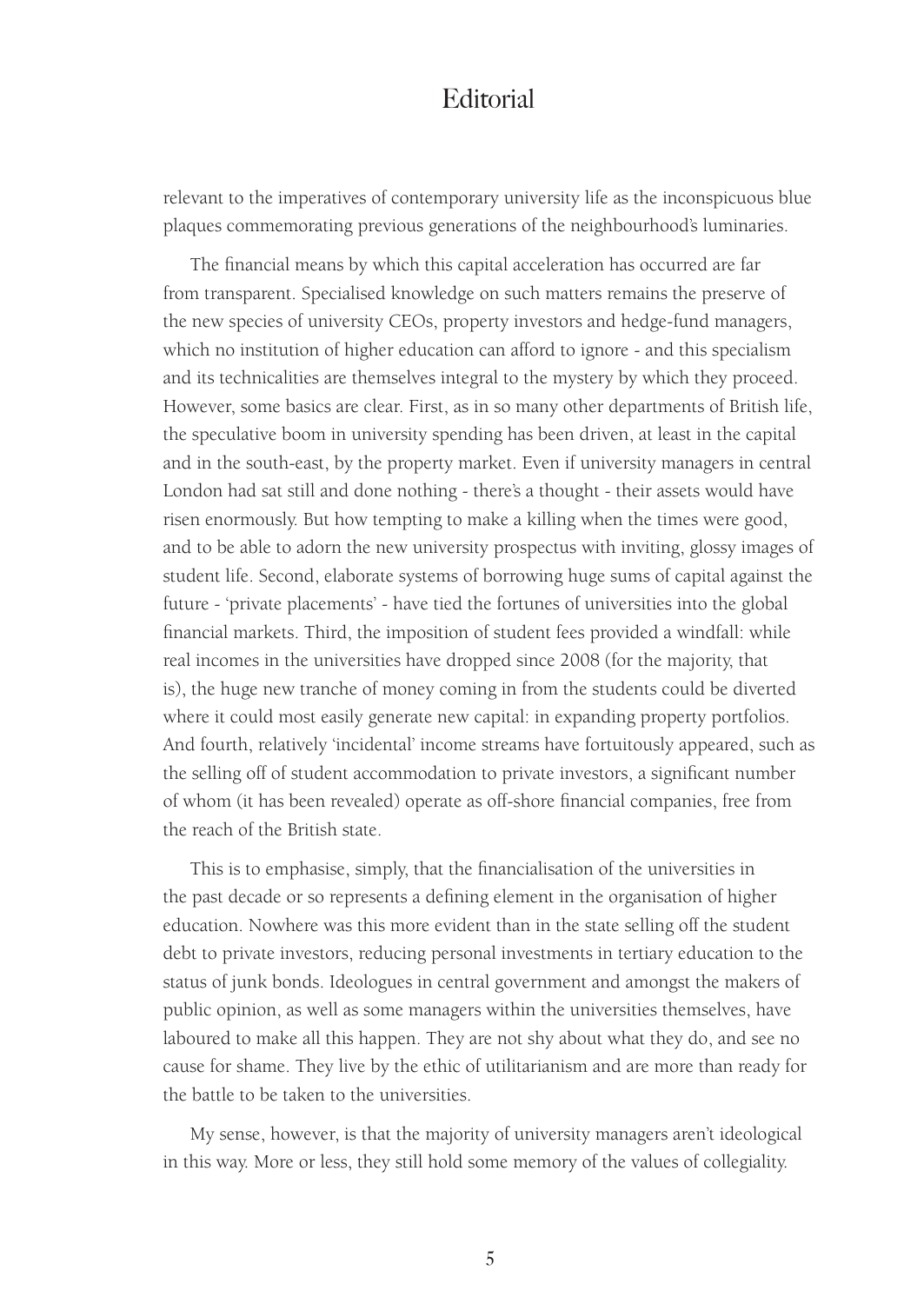They are not zealous in the pursuit of the market, as a value in itself. But pragmatically, when presented with a dilemma, they find themselves bending to the prevailing wind. Why should this be so? Because, in the minds of those charged with running the universities, there are no practical alternatives. There is a logic which supposes that anything which impedes the bottom line, or which threatens its close correlate, the rankings and the metrics, cannot - 'in the real world' - be countenanced. Concessions can be made here or there, for old time's sake, or to appease a pocket of resistance. But when matters come to a head there is no alternative.

Amongst the larger multitude of those who work for universities, as teachers, administrators or service staff, I have yet to meet a single person persuaded by the virtue of this state of affairs. On the ground, in the job of teaching the students and looking after their welfare, unexpurgated market values simply don't work. And the good sense that underwrites this common viewpoint also largely derives from a non-ideological standpoint. It's simply a reflection on how complex institutions work best, and how they best address elemental human needs. In the interstices of institutional life, it remains the case that local knowledge can claim an integrity which top-down managerial initiatives seem designed to miss. And yet here too, as the financialisation of our workplace continues apace, even though hardly a single soul is persuaded by the merits of the argument, resistance has seldom been realised. Why, in turn, should *this* be so? Because of the generalised conviction that the forces pressing for the financialisation - the commodification, the metricisation - of the university, whether hard or soft, are too powerful to be turned around. For too long, faced with the latest hair-brained scheme for this or that, we have held our heads in our hands in despair.

#### **Life in a financialised university**

Last autumn I enjoyed my teaching more than I had for a long while. I'd devised a new course, shaped in part to address the new demographic of our particular student intake, and it was organised by questions directly arising from my own research. Notwithstanding the cumbersome new administrative apparatuses which 'course delivery' now requires, once the door was closed it was just the students and me. Discussion couldn't be prescribed and the outcomes couldn't be corralled into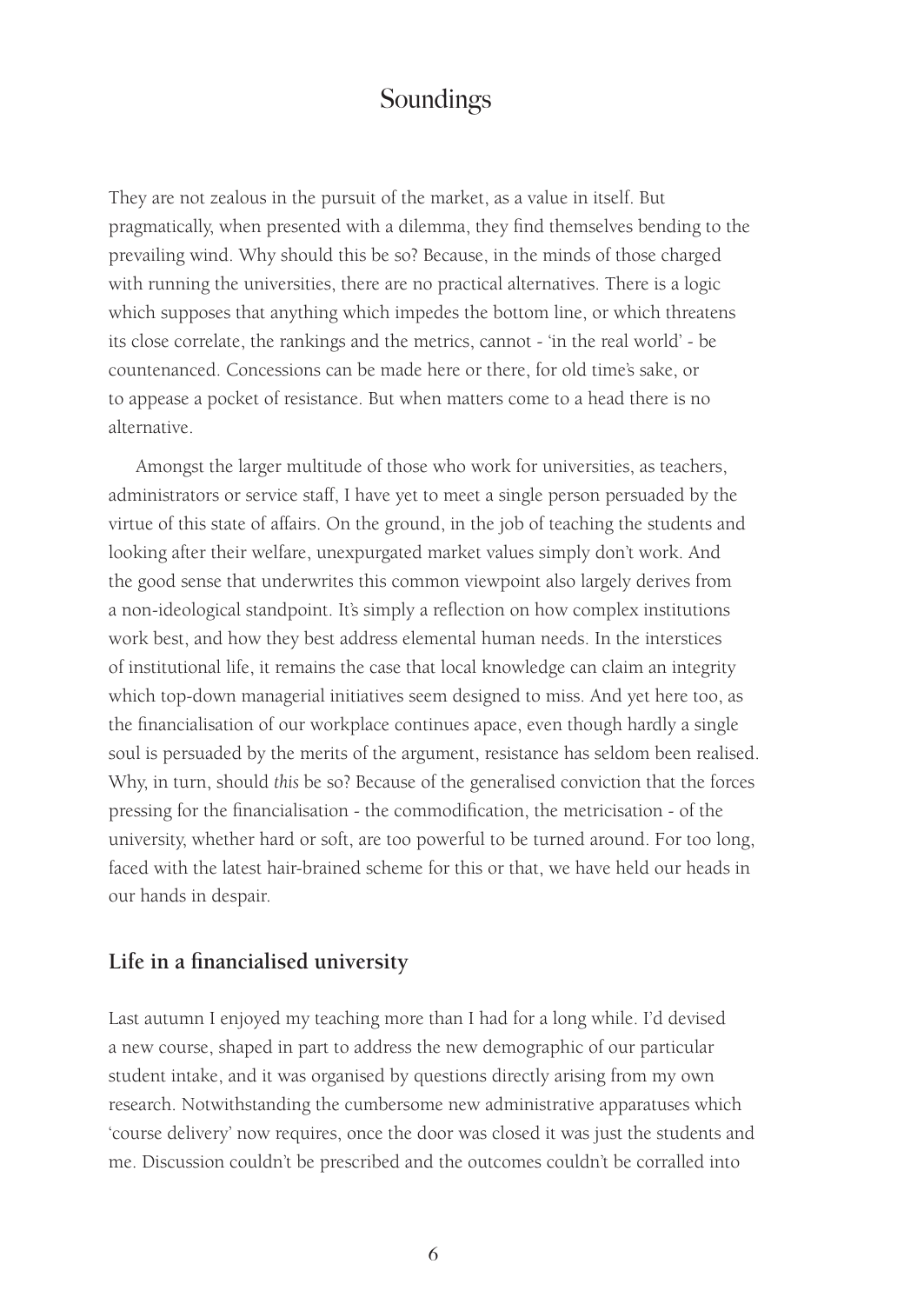'Critical Knowledge Enlargement' (CKE) or 'Subscribed Professional Training' (SPT). (OK. These are my inventions. But only just.) Whatever the administrative logic of the new universities, there remains an immediate stratum of intellectual dialogue which, in itself, resists management from an external source.

Yet as the semester drew to a close, and the intensity of essay tutorials increased, one by one the lives of the students began to reveal themselves. And the stories the students told didn't accord at all with the PR gloss of the official university mission statements and protocols of principles, in which the prospect of 'social mobility' holds an especial currency. At the very same moment that the students were engaged in learning, and new continents of knowledge were opening up, their own lives were often hanging by a thread. In addition to the stresses of college work there existed a battery of material matters which were the cause of incessant low-level turmoil: navigating the labour market; finding somewhere to live; the need to care for family members (mainly but not exclusively a job falling upon female students); periodic financial hardship - by which I mean having *no* access to money, for bus-fares or for a sandwich; the search for employment after college; and, hanging over all these things, the knowledge that their lifelong personal debt was rising exponentially. Hearing these stories, one after the other, imbricated into the very centre of the vaunted 'student experience', confirmed the existence of a new kind of social immiseration, exacting a heavy toll on mental and physical lives.

This real-life predicament of students amounts, in my view, to a social crisis which has to be acknowledged as just that: a social crisis, created in part by the institutional structures of the universities. The succession of damaged students can't be explained as a series of individual, contingent misfortunes. This isn't to say that all these depredations were caused by the systems of higher education. They're not. But it is legitimate to ask how universities might operate with less instrumental imperatives and how, as a start, the life of the mind - with which, after all, universities might have some concern - can be accorded greater acknowledgement and respect.

Student life is particular in the anxieties it incubates. But it is not exceptional. Anxiety and stress run through the universities, from the very top to the bottom; it is common to service workers, administrators, the young precariat allied to the teaching staff, to early career teachers with the inordinate demands placed on them, and so on. It seems a naturalised fact of life that young female academics are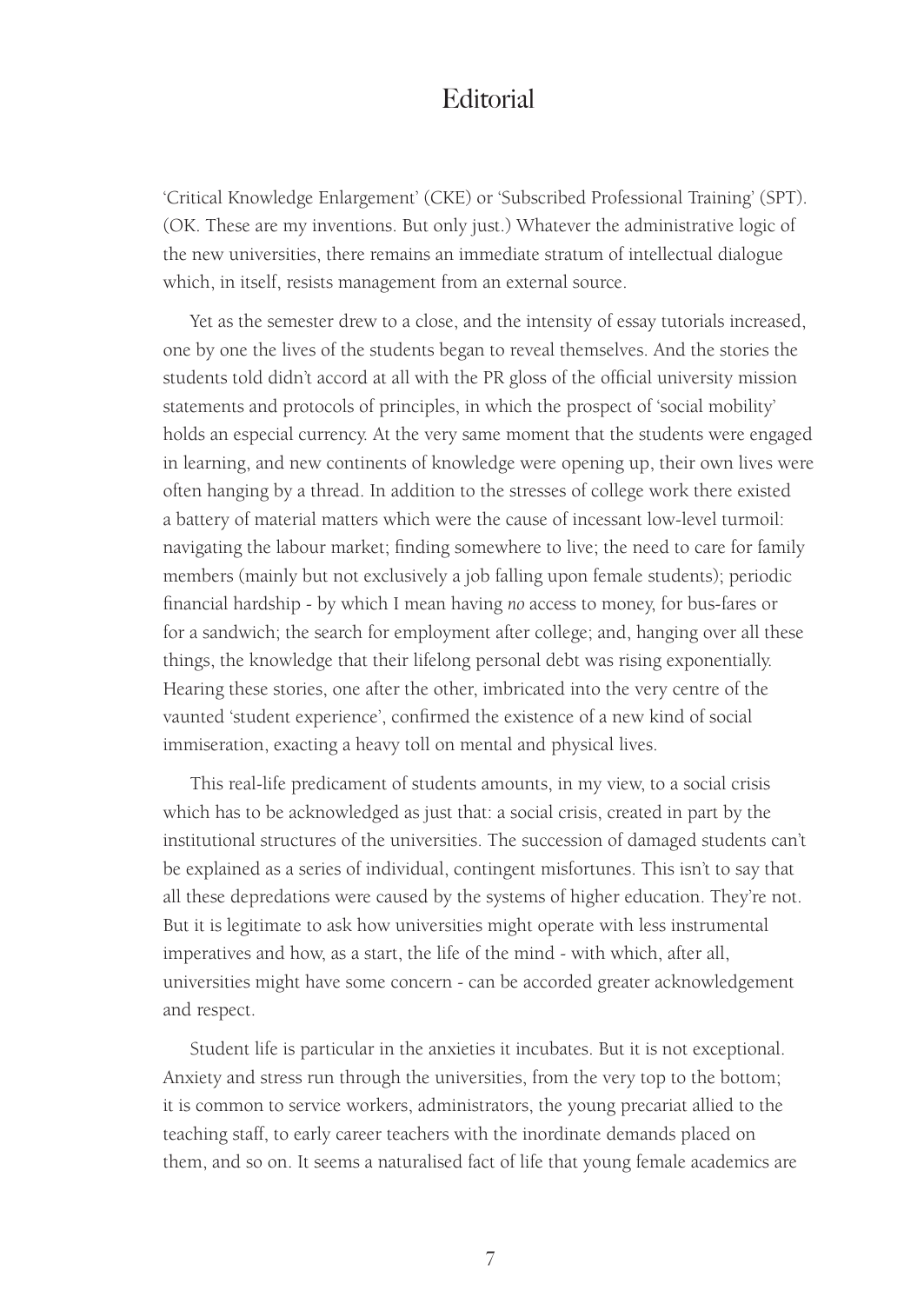confronted with the choice between becoming successful in their chosen career or starting a family. What are universities becoming if the zealous pursuit of 'outputs' precludes the possibility of children?

It might seem bizarre that in this situation the bulk of academic staff - but not only them - voluntarily undertake great swathes of unpaid labour. Working twice the stipulated hourly quota in any single week is common. It's been estimated that the unpaid work of academics to the national economy amounts to billions of pounds each year. In part, this surplus labour is due to rising demands on staff, as increasing dimensions of the professional life of the academic are judged to be in need of more vigilant monitoring. In part also, academics concede often enough that the job entails a deal of intellectual and emotional pleasure: as we know, teaching in particular is a source of significant satisfaction.

But the difficulty is that the financialisation of the sector, and the collateral transformation of the students into customers, have infiltrated the internal social relations of the institution. There is now an increasing preponderance of dead, abstract, commodified labour. As the university becomes more heavily commodified, the knowledge it produces becomes ever-more subject to the rule of exchange: the use-value of knowledge diminishes, and academic time is increasingly devoted to establishing the exchange-value of the knowledge we produce. This is where metrics impinge: in the incessant league tables, in the Research Excellence Framework and in the Teaching Excellence Framework. All these initiatives require the input of colossal quotients of dead labour in order to transform the knowledge we produce (the use-value knowledge) into a commodity embodying the properties of exchange, so that it can be established that the 'outputs' of University A are superior to those of University B. 'Teaching Excellence' is determined by the income of a university's graduates. The final grades for the students are calculated, no longer by collective discussion, but by the logic of an unknown algorithm. Relations between staff and students are increasingly regulated by metrics - such as the Happy Meal score students award to staff at the end of each course. The greater incursion of dead labour is itself exhausting, and does little to further the use-value functions of an intellectual vocation. It comes to fill up the lives of the academic.

Commodified labour - which makes up a growing proportion of our work - does not belong to the human source from which the labour originates, i.e., it doesn't belong to us. And, as things continually escalate, it is starting to feel as if it's the dead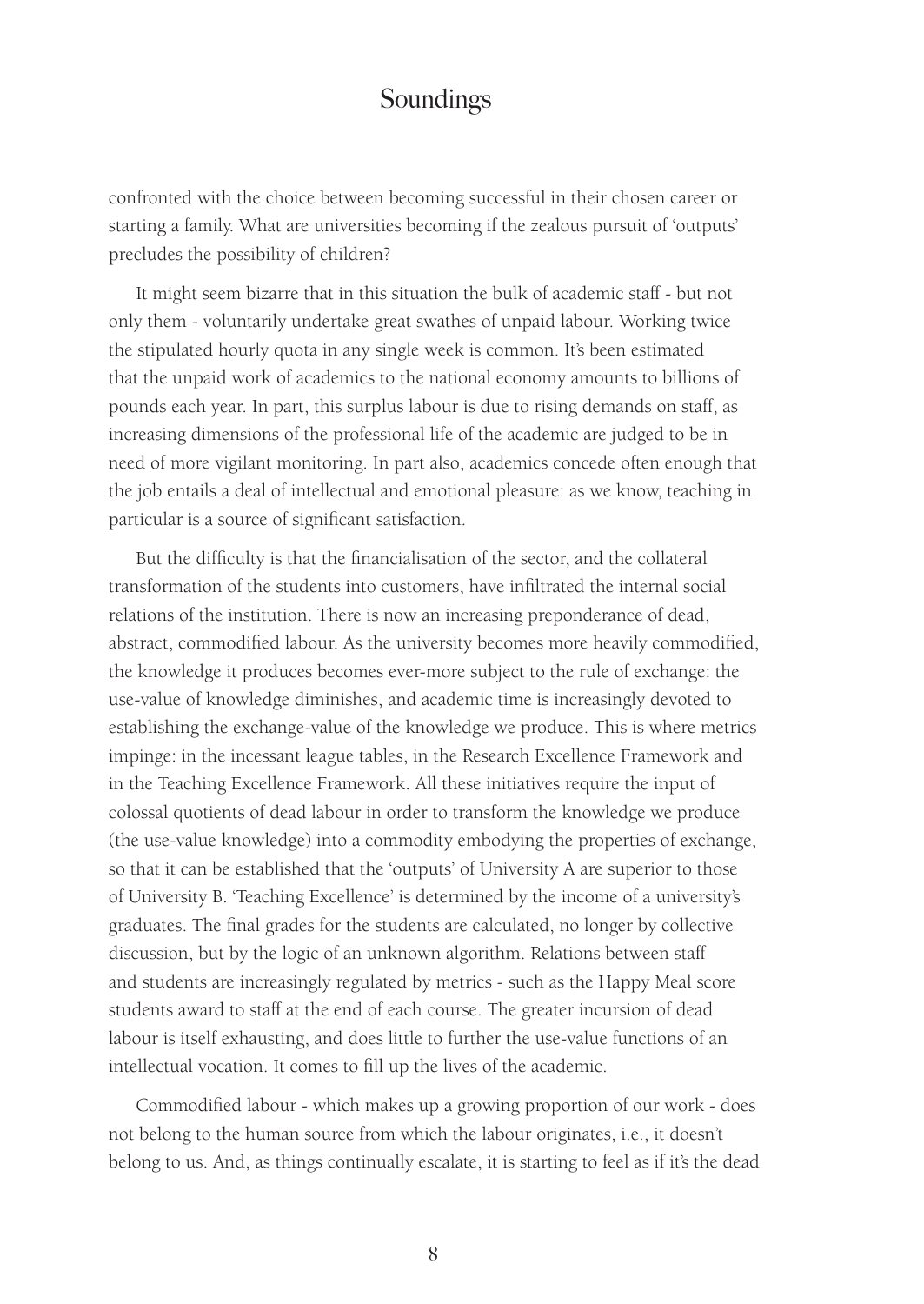labour we undertake which is coming to *own us*. It is difficult to conceive how, in such circumstances, the university itself can belong to any of us, staff or students. In this scenario the classical ideal of the university as a community of sovereign scholars has become a lie.

#### **The strike and its consequences**

And then, at the beginning of the year, industrial action threatened. The contention was about staff pensions.

This was not a promising prospect. The current generation of students has little conception of what a pension is, where it comes from or what it means. (Just as, we were to discover, a minority weren't sure what a strike was, and rather more were puzzled by the concept of a picket. Turning to the heavens I caught a fleeting glimpse of a triumphant Margaret Thatcher.) When the precariat who work with us try to imagine themselves in a comparable situation, they find it almost impossible to believe that - thirty or forty years down the line - the hard-earned bounty of a pension could conceivably be theirs. The possibilities of turning essentially a sectional struggle into one which was broader and more effective didn't look likely. The established staff had, in any case, come to be inured to defeat, believing this to be their collective fate.

But for reasons which are still not clear, the employers - the Universities UK (UUK) - settled on what was in effect a frontal assault against the University and College Union (UCU). Maybe they'd become accustomed to the reluctance of the UCU to mobilise, cockily confident that they'd win anything going. Maybe they calculated that if they set the bar high, and if they got only half of what they were supposedly seeking, they'd have still won, and in the final settlement they could make a big show of 'compromising' with those whom they'd just battered. Who knows?

The grounds for the assault turned on an interpretation of the financial state of the university pension - the University Superannuation Scheme (USS). The UUK determined that this was perilous, and could not be sustained for the future. A colossal deficit, it seemed, lurked around the corner. To offset this, the UUK proposed that the USS shift from a Defined Benefit pension scheme, in which on retirement a known (defined) income is guaranteed, to a Defined Contribution scheme, in which - notwithstanding the vocabulary - nothing at all is defined. (This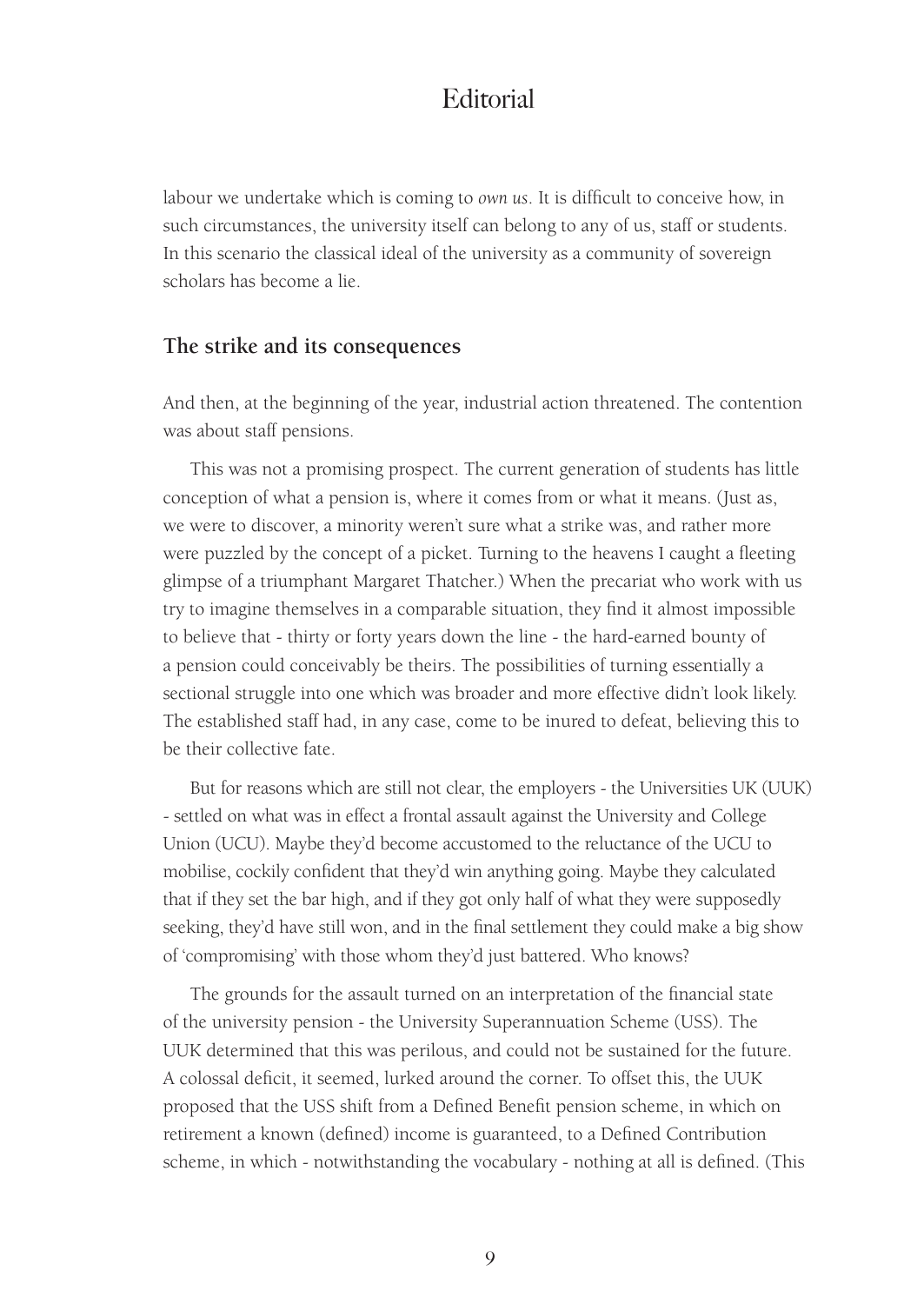is the same ruse that is being pursued across the pension sector, for both public and private employees.) The purpose of such a shift is clear. The full scale of investment risk, however it is to be calculated, is transferred away from the fund and onto the individual future pensioner.

From this point on - and this is still the case - the economics of the dispute are contentious and complex. There's an entire archive of competing interpretations, turning on how the USS assets are to be valued. Like many others involved in the strike, I have to rely on the calculations of others, and arrive at my own conclusion. As I, and many others, see it three things are clear. First, there can be little doubt that the entire purpose of the endeavour was to shift risk onto the recipient of the pension who had in good faith accumulated a lifetime's savings in order to provide security in old age. Second, the USS assets are not close to the danger zone which the UUK proposed. And third, if the UUK proposals were to be realised, university workers now about half way through their careers would be likely to lose some £10,000 a year, and younger colleagues a great deal more.

In January something unprecedented happened. In the national ballot the union voted 88 per cent for strike action, and 93 per cent for action short of a strike. I voted for the strike on account of the enormity of the assault we faced. Yet I wasn't certain I'd be amongst the majority, and from long experience I wasn't sanguine that, even if the vote favoured strike action, the strike would be sufficiently significant to turn back the employers. I thought it necessary to vote. But I am not and never have been a syndicalist (well, apart from a day or two a long time ago), and I entertained no faith that a strike could do any more than address the union issue in hand: that in other words it wouldn't do anything to draw into the open the more profound democratic deficit that increasingly was coming to mark the intellectual life of the universities. In the preparations for the strike I was uneasy about the vehemence a younger colleague demonstrated in his insistence that the picket line was the heart of the strike. I didn't believe him. In my experience the picket line had always been the site of division, the moment when colleagues of old crossed the line with barely a sheepish smile.

As things turned out, I was proved wrong on every count. The picket lines, in the dark and the snow, were indeed convivial locations of joy and determination, and the occasion for unprecedented conversations with colleagues - feet stamping in a bid to ward off the bite of frozen limbs - about everything under the sun. Collegiality took on new, active dispositions. A portion of students, and those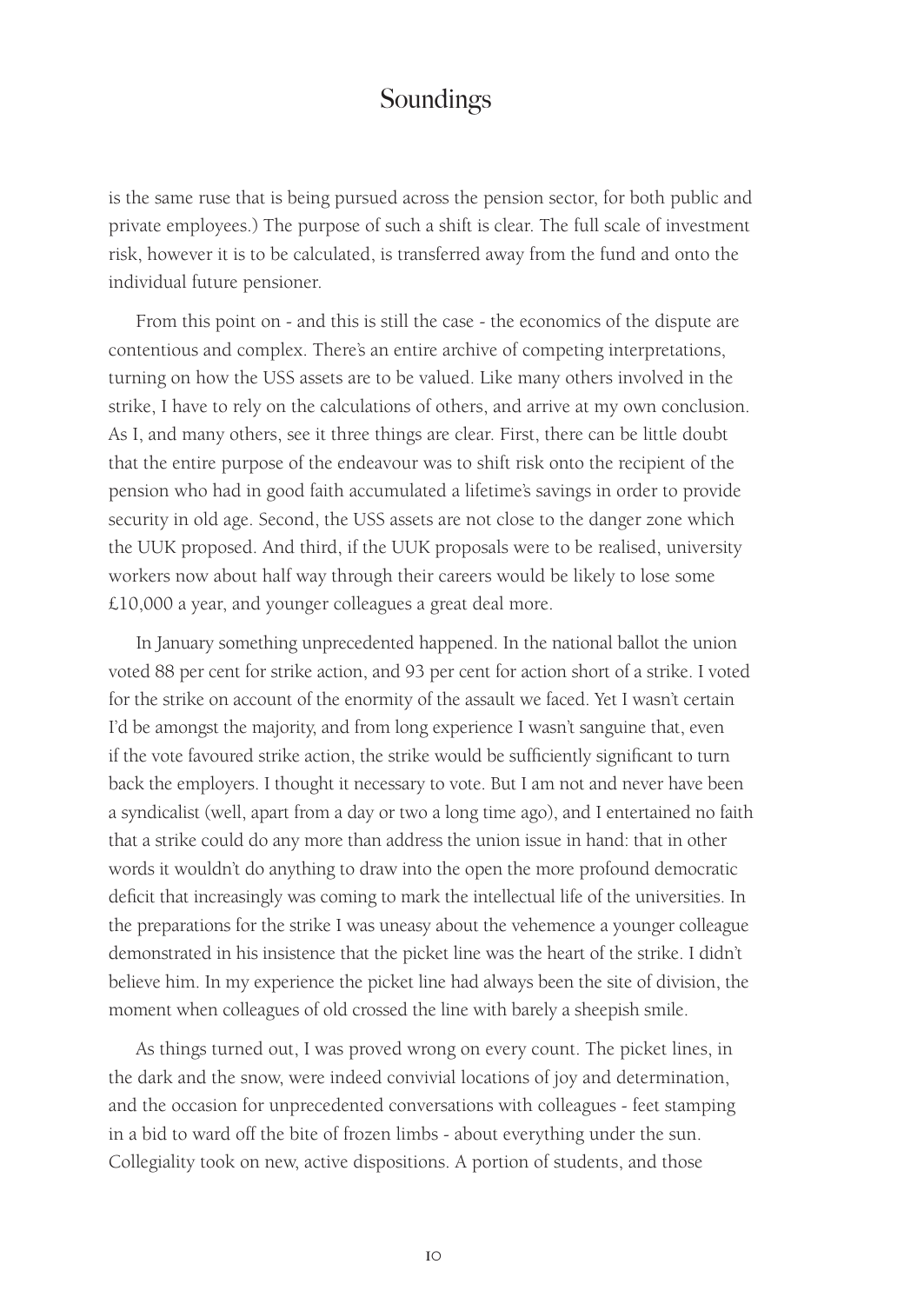teachers with the most fragile foothold in the institution, moved into the vanguard, bringing to bear their own concerns while lending solidarity to ours. Everything *everything* - about the political and intellectual configuration of the universities was opened up. Teach-outs ran on, alongside the pickets and demonstrations.

The accumulated frustrations with the managerial university were, in a great burst, collectively articulated. In the very process of organising the strikes, alternative ways of being could be felt. Momentarily there existed the shared anticipation, against a dogged fear that this could never be so, that there are indeed alternatives and that the university could - perhaps, one day would - be ours. Such luminous moments will not be forgotten. Things will never quite be the same again.

I can hear the murmurs of dissent. UCU did not win the strike. At best, it was a draw, the employers agreeing to postpone any serious reform of the pension system for another year. The serious danger in this is that the mobilisation from below will have to happen again, in new circumstances, and it will be very difficult to ensure a repetition of anything on the scale we have just witnessed. All that is true, and I believe that the Union did a disservice to its members in recommending that the truce should be accepted - although I wasn't the least bit surprised by the membership endorsing the official recommendation. The outcome is yet to be decided, although I find it hard to let go of the fact that for the first time for an age *we hadn't lost*. Perhaps on that realisation struggles in the future can be built.

It's also the case that my experience - in my university; in my department - was not universal. It was perhaps a London phenomenon where the economic and social disparities of contemporary life are for students more heavily pronounced, although there was undoubtedly evidence of comparable activities elsewhere. I know there was no uniformity across the many campuses, and care should be taken in extrapolating from the single experience.

Even so, at least the democratic deficit of universities has entered the light of day. The arbitrary, executive authority of the governance of individual universities, of the UUK and - to boot - of the USS has been revealed for all to see. The putatively 'private' miseries of those who work and study in higher education can be articulated as a public issue, for which we are all responsible. Maybe, one day, we will all be able to believe what we once collectively felt: 'We Are the University'.

**Bill Schwarz** (with thanks to Caroline Knowles)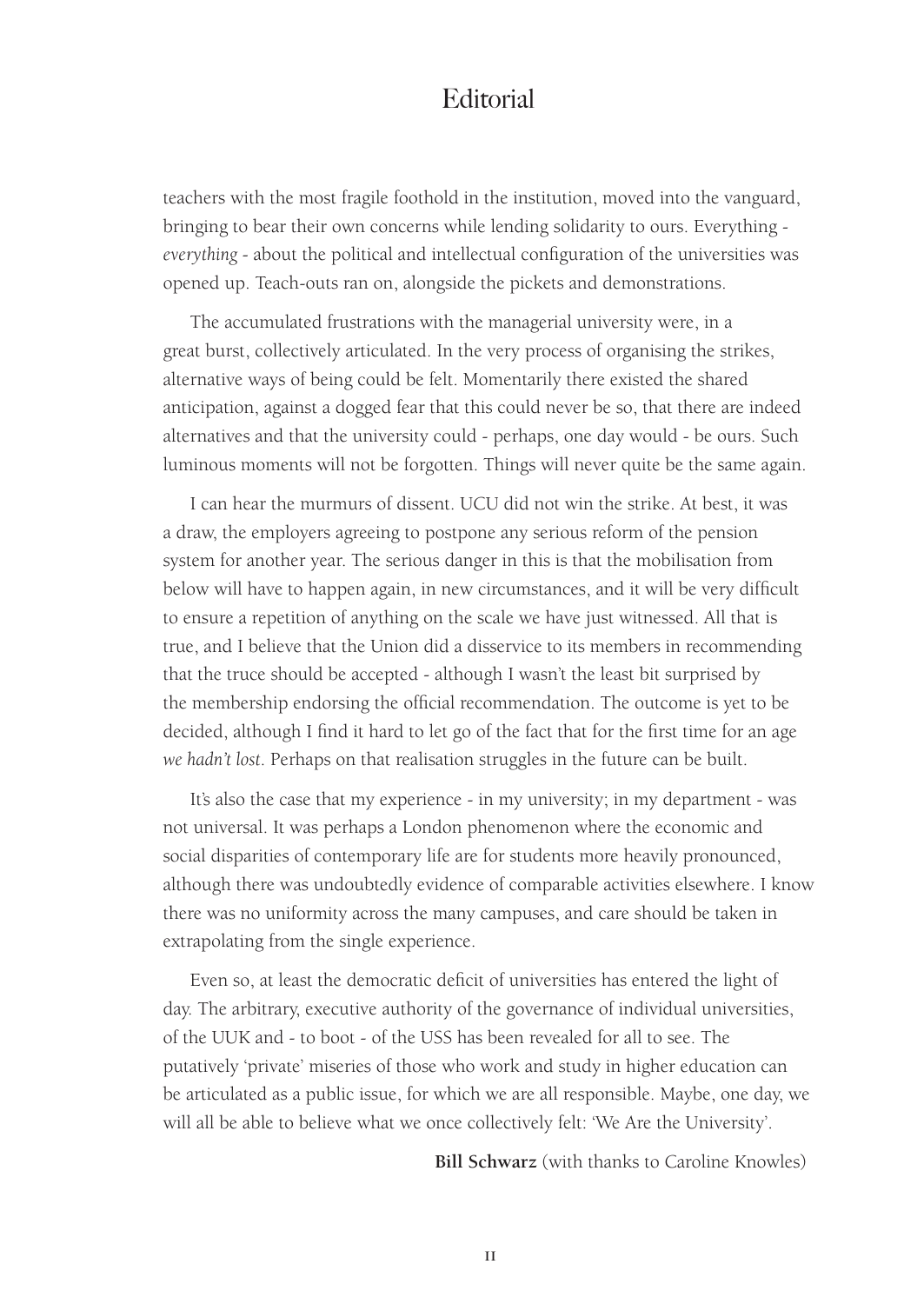#### **In this issue**

#### **On work and machines: a labour process of agility**

#### *Phoebe Moore*

The increasing use of digital technology across industry is bringing unprecedented changes within the labour process. The more creative aspects of this revolution have been associated with the positive notion of agility, but the adoption of agility as a management style mainly involves the search for ever more intense processes for the extraction of surplus value from workers. Digital technology has been used to closely monitor performance in both manual and clerical work, through a variety of digital monitoring devices, often worn on the body. We increasingly work alongside, with and against machines, in both cognitive and manual workplaces.

#### **Policies for inclusive economic growth**

#### *Sylvia Walby*

The best way of securing a future of economic growth is to integrate growth with social justice, in particular through the fuller utilisation of women's labour - by investment in human capital, reducing discrimination in labour markets and re-orienting industrial policy. Gender equality needs to be mainstreamed into all aspects of social and economic policy-making, rather than women being treated as a separate group or identity in need of special treatment. This means engaging with policies for finance, social investment, employment, democracy and preventing violence, and a re-orientated industrial policy.

#### **The problem that is Labour local government**

#### *David Byrne*

Labour's recent turn to the left is reflected in debates on local government. The wider context is the narrow room for manoeuvre at local authority level because of central government imposed cuts and the crisis in land and housing. Finance capital is increasingly investing in property, thereby driving up prices; the planning powers of local councils have been drastically cut; the accountability of executives to party members and councillors has been reduced; and the retention of business rates within the local area is causing problems in deprived areas outside the main conurbations. This is why Labour councils have been arguing over 'pragmatism' in relation to property and housing developments. Would it be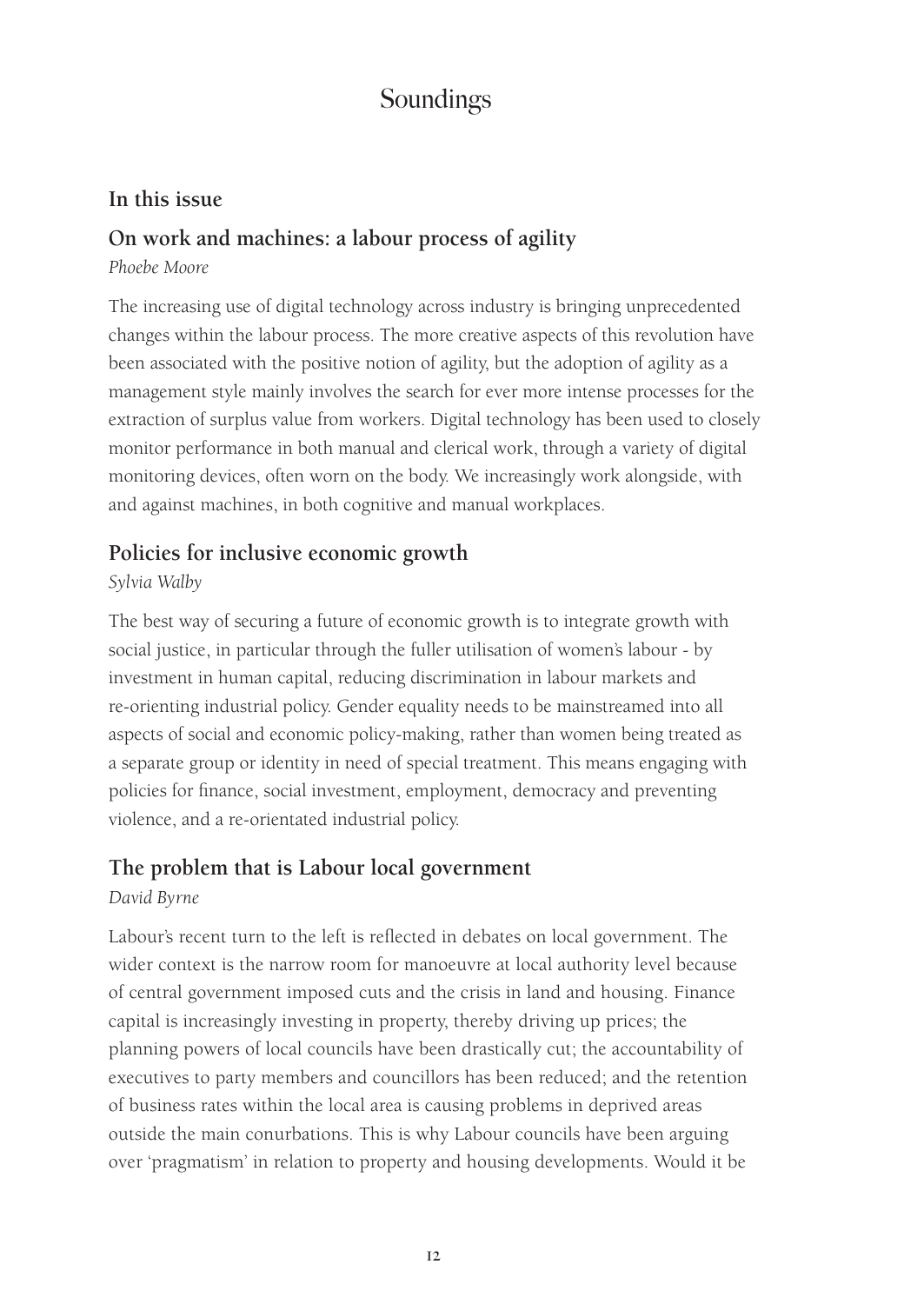better for Labour to refuse to take control and thereby responsibility for imposing austerity?

# **Agonies of pluralism: Germany and the New Right**

*Simon Garnett* 

The emergence of the AfD as a parliamentary party and the largest party of opposition places in doubt the sustainability of status-quo centrism in Germany. Some argue that it is the failure of Merkel's leadership to engage with anti-immigration sentiment that has led to the rise of the AfD. German history - not just the Nazi era but also the strong focus on democracy and consensus of the Federal Republic era, as well as the inheritance of East German cultures and discontents - gives these debates a specifically German context. How to best confront the far right's challenge to German centrism has become a contentious issue across all the democratic parties.

# **Reshaping common sense: management, power and the allure of medical leadership in England's NHS**

*Steve Iliffe and Jill Manthorpe*

Medical Leadership has become an obsession in the NHS. It is seen as a solution to the slow rate of change within the service, particularly in the integration of health and social care. The NHS was set up by socialists on the principle of 'to each according to their need', with centralised allocation of resources and a hierarchic management structure dominated by professionals. From the early 1980s successive governments favoured market mechanisms of management, but this failed to produce the changes desired by governments, so the focus has now shifted to the idea of leadership. The nature of leadership is here discussed from the perspective of socialist thinking and experience, for example through considering practitioners as organic intellectuals or as 'cadres'.

# **'An enormous sense of solidarity': London and the 1984-5 Miners' Strike**

#### *David Featherstone, Diarmaid Kelliher, David Donovan, Terry Conway, Sally Davison*

Alongside the 1984-5 miners' strike there developed a large and diverse support movement. Accounts of the 1970s and 1980s often see class politics as in opposition to liberation movements organised around gender, sexuality and race; they thus ignore important forms of alliance and solidarity which cross-cut these differences in